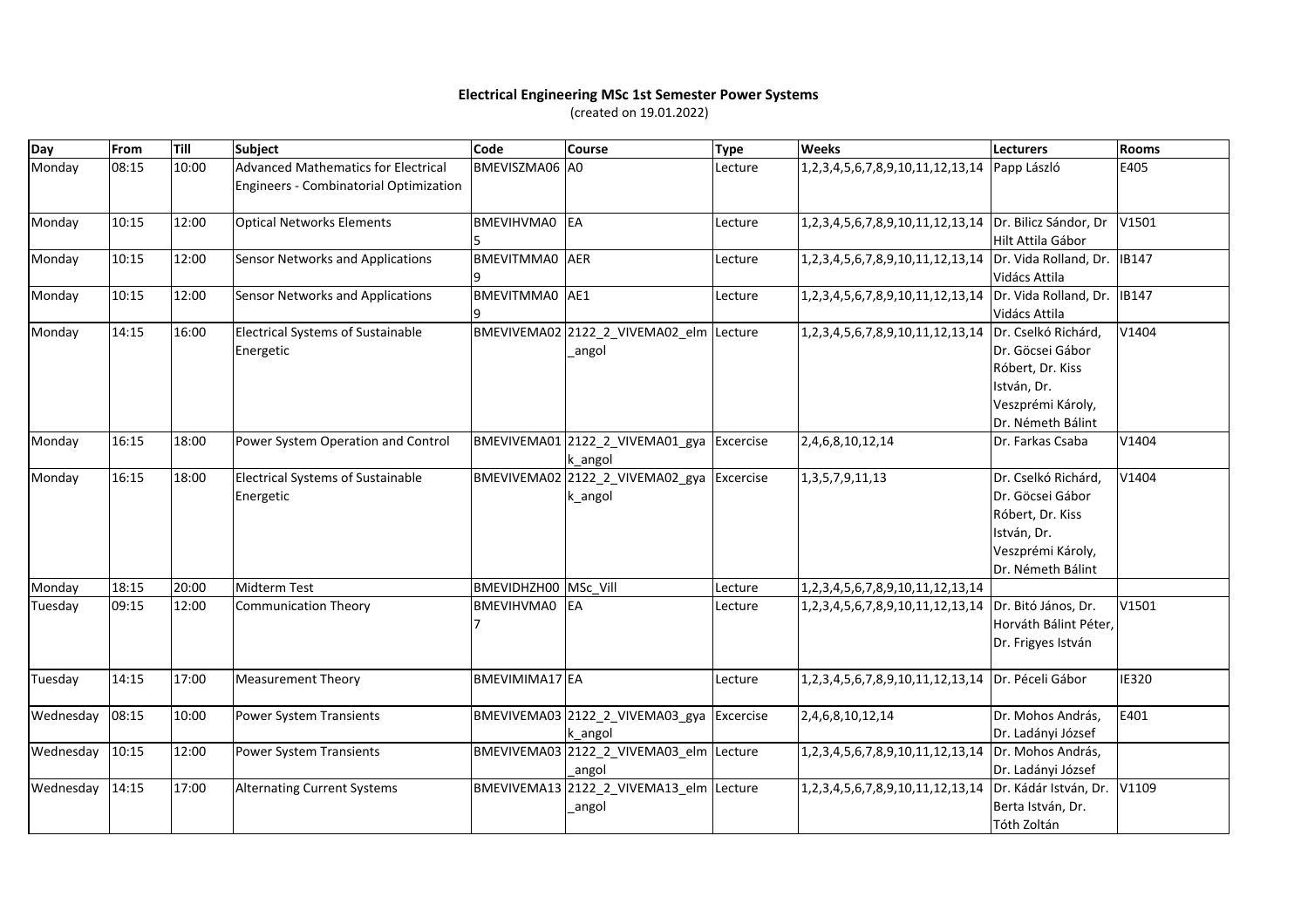| Wednesday | 18:15 | 20:00 | Midterm Test                                                                         | BMEVIDHZH00   MSc_Vill      |                                                  | Lecture   | 1, 2, 3, 4, 5, 6, 7, 8, 9, 10, 11, 12, 13, 14                  |                                                                                 |              |
|-----------|-------|-------|--------------------------------------------------------------------------------------|-----------------------------|--------------------------------------------------|-----------|----------------------------------------------------------------|---------------------------------------------------------------------------------|--------------|
| Thursday  | 08:15 | 10:00 | <b>Fundamentals of Smart Systems</b>                                                 | BMEVIEEMA04 al              |                                                  | Excercise | 1, 3, 5, 7, 9, 11, 13                                          | Dr. Ender Ferenc, Dr. QB311<br>Neumann Péter<br>Lajos, Dr. Szabó<br>Péter Gábor |              |
| Thursday  | 08:15 | 10:00 | <b>Advanced Mathematics for Electrical</b><br>Engineers - Combinatorial Optimization | BMEVISZMA06 A1              |                                                  | Excercise | 2,4,6,8,10,12,14                                               | Papp László                                                                     | E405         |
| Thursday  | 10:15 | 12:00 | <b>Optical Networks Elements</b>                                                     | BMEVIHVMA0 GA               |                                                  | Excercise | 2,4,6,8,10,12,14                                               | Dr. Bilicz Sándor                                                               | V1501        |
| Thursday  | 10:15 | 12:00 | <b>Sensor Networks and Applications</b>                                              | BMEVITMMA0 AG1              |                                                  | Excercise | 2,4,6,8,10,12,14                                               | Dr. Vida Rolland, Dr. IE219<br>Vidács Attila                                    |              |
| Thursday  | 10:15 | 12:00 | <b>Sensor Networks and Applications</b>                                              | <b>BMEVITMMA0</b> AGER      |                                                  | Excercise | 2,4,6,8,10,12,14                                               | Dr. Vida Rolland, Dr.<br>Vidács Attila                                          | <b>IE219</b> |
| Thursday  | 14:15 | 16:00 | Power System Operation and Control                                                   |                             | BMEVIVEMA01 2122_2_VIVEMA01_elm Lecture<br>angol |           | 1,2,3,4,5,6,7,8,9,10,11,12,13,14                               | Dr. Farkas Csaba                                                                | V1103        |
| Thursday  | 16:15 | 18:00 | <b>Fundamentals of Smart Systems</b>                                                 | BMEVIEEMA04 ae              |                                                  | Lecture   | 1,2,3,4,5,6,7,8,9,10,11,12,13,14   Dr. Ender Ferenc, Dr. QB311 | Neumann Péter<br>Lajos, Dr. Szabó<br>Péter Gábor                                |              |
| Thursday  | 18:15 | 20:00 | Midterm Test                                                                         | <b>BMEVIDHZH00 MSc Vill</b> |                                                  | Lecture   | 1,2,3,4,5,6,7,8,9,10,11,12,13,14                               |                                                                                 |              |
| Friday    | 08:15 | 12:00 | <b>Engineering Management</b>                                                        | BMEVITMMB0 AE1<br>3         |                                                  | Lecture   | 1, 2, 3, 4, 5, 6, 7, 8, 9, 10, 11, 12, 13, 14                  | Kunsági László, Dr.<br>Magyar Gábor Béla,<br>Dr. Szűcs Gábor                    | <b>IB025</b> |
| Friday    | 14:15 | 16:00 | Hungarian Language and Culture for SH  BMEGT60Z9H2  P14_EOMSc_2<br>Students 2.       |                             |                                                  | Excercise | 1,2,3,4,5,6,7,8,9,10,12,13,14                                  | Papp Henriett                                                                   |              |
| Friday    | 14:15 | 16:00 | Hungarian Language and Culture for SH  BMEGT60Z9H2  P14_EOMSc_1<br>Students 2.       |                             |                                                  | Excercise | 1,2,3,4,5,6,7,8,9,10,12,13,14                                  | Majoros Ivett                                                                   |              |
| Friday    | 14:15 | 16:00 | Hungarian Language and Culture for SH   BMEGT60Z9H2   P14_VIMSc2<br>Students 2.      |                             |                                                  | Excercise | 1, 2, 3, 4, 5, 6, 7, 8, 9, 10, 12, 13, 14                      |                                                                                 |              |
| Friday    | 14:15 | 16:00 | Hungarian Language and Culture for SH  BMEGT60Z9H2  P14 GT1<br>Students 2.           |                             |                                                  | Excercise | 1,2,3,4,5,6,7,8,9,10,12,13,14                                  | Berecz Dalma<br>Bettina                                                         |              |
| Friday    | 14:15 | 16:00 | Hungarian Language and Culture for SH  BMEGT60Z9H2  P14_KO2<br>Students 2.           |                             |                                                  | Excercise | 1,2,3,4,5,6,7,8,9,10,12,13,14                                  | Romhányi Viktória<br>Petra                                                      |              |
| Friday    | 14:15 | 16:00 | Hungarian Language and Culture for SH   BMEGT60Z9H2   P14 KO1<br>Students 2.         |                             |                                                  | Excercise | 1,2,3,4,5,6,7,8,9,10,12,13,14                                  | Bak Mónika<br>Veronika                                                          |              |
| Friday    | 14:15 | 16:00 | Hungarian Language and Culture for SH   BMEGT60Z9H2   P14 GT5<br>Students 2.         |                             |                                                  | Excercise | 1, 2, 3, 4, 5, 6, 7, 8, 9, 10, 12, 13, 14                      |                                                                                 |              |
| Friday    | 14:15 | 16:00 | Hungarian Language and Culture for SH   BMEGT60Z9H2   P14_GT3<br>Students 2.         |                             |                                                  | Excercise | 1, 2, 3, 4, 5, 6, 7, 8, 9, 10, 12, 13, 14                      | Kóbori Sarolta                                                                  |              |